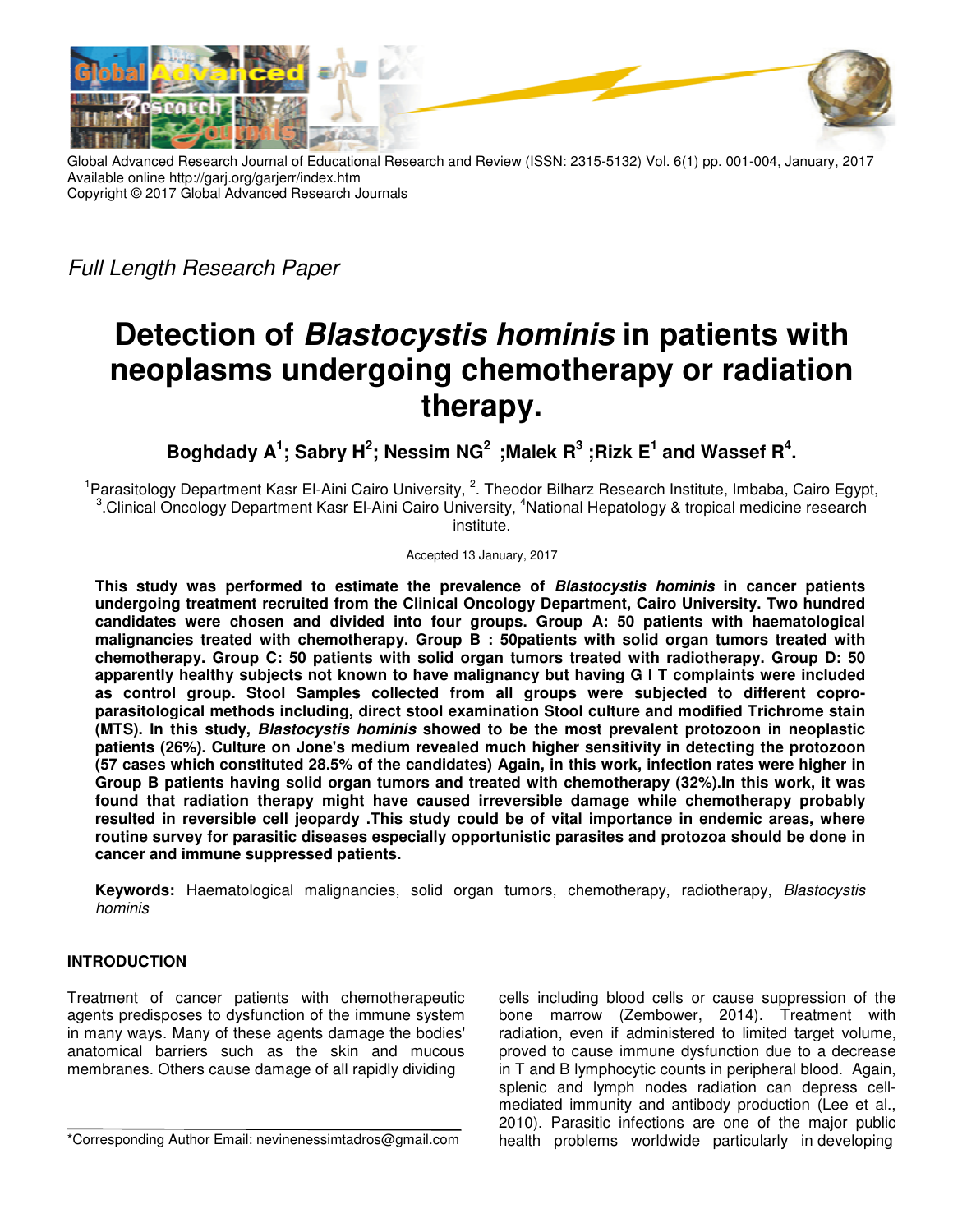countries. Due to suppression of the immune response in cancer patients, some of these infections can be more hostile and life threatening (Wassef, 2016). Blastocystis hominis is an enteric protozoan parasite with zoonotic potential , it is one of the most common parasites colonizing the human gut, with incidence ranging between 10% of the inhabitants in developed countries and 50% in developing countries (Tan et al., 2006).

The clinical features of illness which have been attributed to Blastocystis spp .might include nausea, anorexia, abdominal pain and acute or chronic diarrhea (Jones et al.,2009).Blastocystis spp .have often been associated with irritable bowel(IB S)-like symptoms (Jimenez-Gonzalez et al., 2012). suggested that immunosuppression plays an important role in the display of clinical symptoms(Tan,2008).

## **MATERIAL AND METHODS**

One hundred and fifty candidates attending the Clinical Oncology Department Kasr El Einy Hospital Cairo University and receiving chemo or radiotherapy, were divided into 3 groups: Group A: 50 patients with haematological malignancies (leukeamias, lymphomas or multiple myelomas) treated with chemotherapy. Group B: 50 patients with solid organ tumors treated with chemotherapy. Group C: 50 patients with solid organ tumors treated with radiotherapy. A fourth Group D: 50 patients attending out-patient clinic of Theodore Bilharz research institute (T B R I) not suffering any malignancy but presenting with various gastro-intestinal complaints referred to as control group.

### **Ethical consideration**

The protocol of this study was approved by the head and staff members of medical parasitology department and head of clinical oncology department Kasr Al-aini faculty of medicine ,Cairo university ,as well as approval of the ethical committee of clinical oncology department. In addition this study was approved by the ethical committee at Theodore Bilharz Research Institute. Data and sample collection were performed after obtaining the verbal consent of the subjects included in this study. Participants with positive results were informed through their physician to receive adequate treatment.

### **Sampling and data collection**

Fresh fecal specimens were collected from all the study groups of patients. Faecal samples were collected in dry, clean wide mouth plastic containers with tight fitting lids. Each container was labeled with the patient's name, identification number and date of collection. Each sample

was examined using different copro-parasitological methods i. A small part of specimen was examined microscopically by direct wet smear ii. Part for microscopic examination of samples prepared by using Formal-ether concentration technique .iii. Part for permanently stained smears using modified Trichrome stain(M T S). iv. Part was directly cultured on Jones' media and incubated at 37ºC incubator and then microscopically examined after 48 and 72 hours for the growth of Blastocystis hominis.

## **RESULTS**

In the present study, Blastocystis hominis was the most commonly found parasite. Its presence was investigated by several diagnostic methods. By wet saline technique 9cases (4.5%) were detected. This prevalence increased to 12 cases (6%), when using Formol-acetate concentration technique A higher value of 24 cases (12%) was detected while using the MTS method. Finally, culture on Jone's medium gave a much higher sensitivity in detecting Blastocystis hominis 57 cases (28.5%).

The highest prevalence of Blastocystis hominis was found in group D (36%). However, no statistically significant difference was recorded between different groups. Number and percentages of positive cases in each group are represented in table 2.

## **DISCUSSION**

The results of this work, indicated the superiority of the culture method than other procedures undertaken to detect Blastocystis hominis in stool .This finding could be attributed to the clearer field that made detection easier in addition to multiplication of the parasite in culture thus increasing its number. Many researchers highlighted the value of in vitro cultivation for the diagnosis of Blastocystis and its superiority to other staining techniques (Moussa,2009 ,Dogruman et al.,2010).

In this study, Blastocystis hominis was detected in 57 out of the 200 participants (28.5%). This goes with the previous findings of Boorom et al (2008) and Tan (2008). The authors stated that the prevalence of Blastocystis hominis is higher than that of other intestinal parasites. Berger (2014) reported different prevalence rates which reached 49.6%. Several studies from Africa showed Blastocystis hominis infection to be at a higher rate in HIV-positive patients, than in negative controls. This shows that it is an important pathogen in the immunocompromised patients. On the other hand individuals of group D also yielded a high percentage of infection denoting that immunocompitent patients are also vulnerable to this infection.

In the present study, infection rates were higher in Group B patients harboring solid organ tumors and given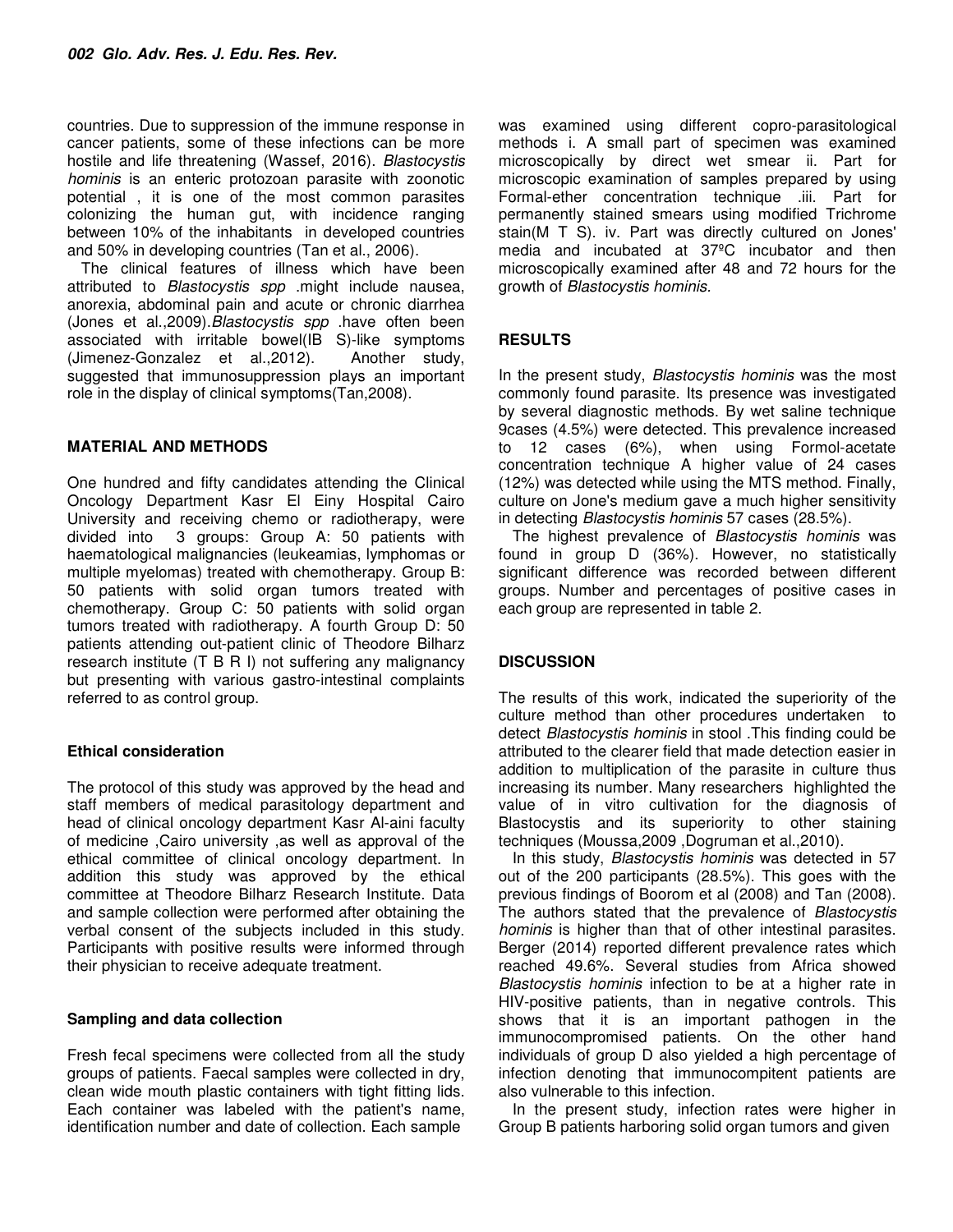

Blastocystis hominis from positive stool specimens by direct examination using iodine



Blastocystis hominis from positive stool specimens using Modified Trichrome Stain



Blastocystis hominis from positive cultured stool specimens

**Table 1** Positive case of Blastocystis hominis detected by different diagnostic techniques and prevalence of opportunistic parasites in cancer patients from NEMROCK

| <b>Method</b>       | Wet mount | <b>Formol Ether</b> | <b>MTS</b> | <b>Culture</b> |
|---------------------|-----------|---------------------|------------|----------------|
| <b>Number</b>       |           | $\cdot$             | 24         | -57            |
| <b>Percentage</b> % | 4.5%      | 6%                  | 12%        | 28.5%          |

**Table2** Prevalence of Blastocystis hominis in control and cancer cases and prevalence of opportunistic parasites among cancer patients from NEMROCK

| Case           | <b>Positive</b> |              | <b>Negative</b> |              |
|----------------|-----------------|--------------|-----------------|--------------|
| <b>Groups</b>  | <b>Number</b>   | Percentage % | <b>Number</b>   | Percentage % |
| <b>Group A</b> | 12              | 24%          | 38              | 76%          |
| <b>Group B</b> | 16              | 32%          | 34              | 68%          |
| <b>Group C</b> |                 | 22%          | 39              | 78%          |
| <b>Group D</b> | 18              | 36%          | 32              | 64%          |
| <b>Total</b>   | 57              | 28.5%        | 143             | 71.5%        |

chemotherapy (32%). This goes with the previous findings of Steer (2007) who stated that the incidence of is increased in patients with Duke's A,B,C colorectal carcinoma (53%). This finding may support the theory that Blastocystis hominis may play a role in the development of colorectal carcinoma

Previous studies in Egypt reported different prevalence rates which varied from 4%.(Sadek et al.,1997) to 49.6%(Berger,2014).There was no significant statistical difference between both genders, yet patients aged 41- 50 years old were the most infected(43%). A higher rate of infection occurred in patients living in rural areas. This finding is in accordance with Nimri and Meqdam,(2004),who reported that transmission and prevalence of Blastocystis hominis infection are associated with the interaction of mainly socioeconomic status, occupational and personal hygiene pointing to farmers living in rural areas where they live closely to animals thus are at a higher risk of acquiring Blastocystosis .

In conclusion, this study could be of vital importance in endemic areas where routine survey for parasitic diseases especially opportunistic parasites and protozoa, should be done in cancer and immunosuppressed patients.

#### **REFERENCES**

Berger S (2014). Blastocystis. Infectious diseases of Egypt E-book. Gide on informatics, Inc. p.45-47.

- Boorom KF, Smith H, Nimri L, Viscogliosi E, Spanakos G, Parkar U and Jones MS (2008). Oh my aching gut: irritable bowel syndrome, Blastocystis, and asymptomatic infection. Parasit Vectors, 1:40.
- Dogruman-Al F, Simsek Z, Boorom K, Ekici E, Sahin M, Tuncer C, Kustimur S and Altinbas A (2010). Comparison of methods for detection of Blastocystis infection in routinely submitted stool samples, and also in IBS/IBD patients in Ankara, Turkey. PLoS One 5:e15484. doi:10.1371/ journal. pone. 0015484.
- WA, Reyes-Gordillo J, Ramirez-Miranda ME, Arroyo-Escalante S, Romero-Valdovinos M, Stark D, Souza-Saldivar V, Martinez-Hernandez F, Flisser A, Olivo-Diaz A and Maravilla P (2012). Blastocystis infection is associated with irritable bowel syndrome in a Mexican patient population. Parasitol. Res. 110:1269 –1275.
- Jones M, Whipps C, Ganac R, Hudson N and Boroom K (2009). Association of Blastocystis subtype 3 and 1 with patients from an Oregon community presenting with chronic gastrointestinal illness. Parasitol. Res. 104:341– 345.
- Lee SH, Joung M, Yoon S, Choi K, Park WY and Yu JR (2010).